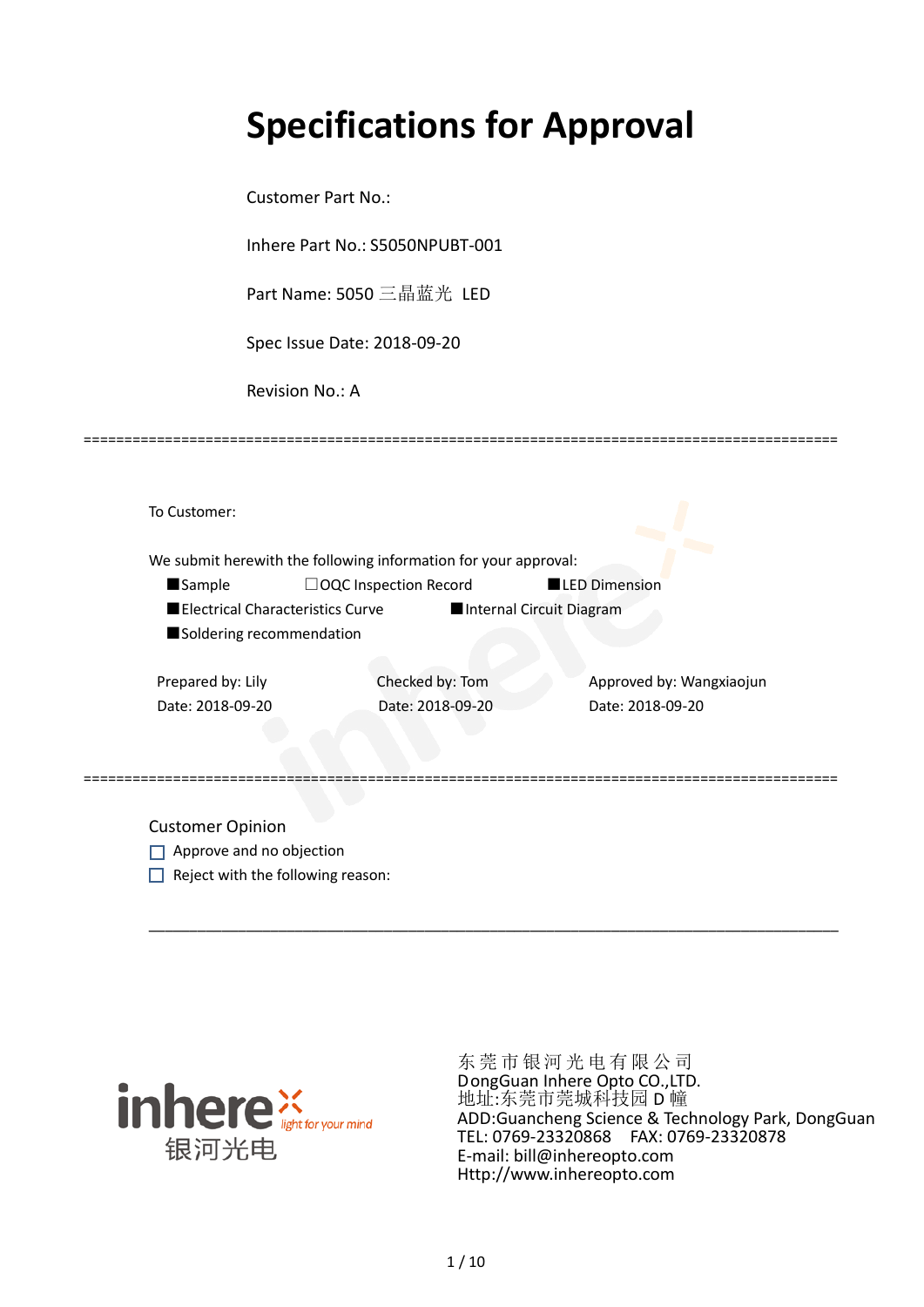### **Features**

5.0mm x 5.0mm TOP LED, 1.5mm thickness

Low power consumption

Wide view angle

Package: 1000pcs/reel

RoHS Compliant

# **Applications**

Ideal for back light and indicator

Various colors and lens types available

# **Package outlines Recommend Pad Layout Recommend Pad Layout**



| Part No.       | <b>Emitted color</b> | <b>Dice</b> | Lens color        |
|----------------|----------------------|-------------|-------------------|
| S5050NPUBT-001 | Blue                 | InGaN/GaN   | Water transparent |

Notes:

All dimensions are in millimeters (inches);

Tolerances are ±0.1mm (0.004inch) unless otherwise noted.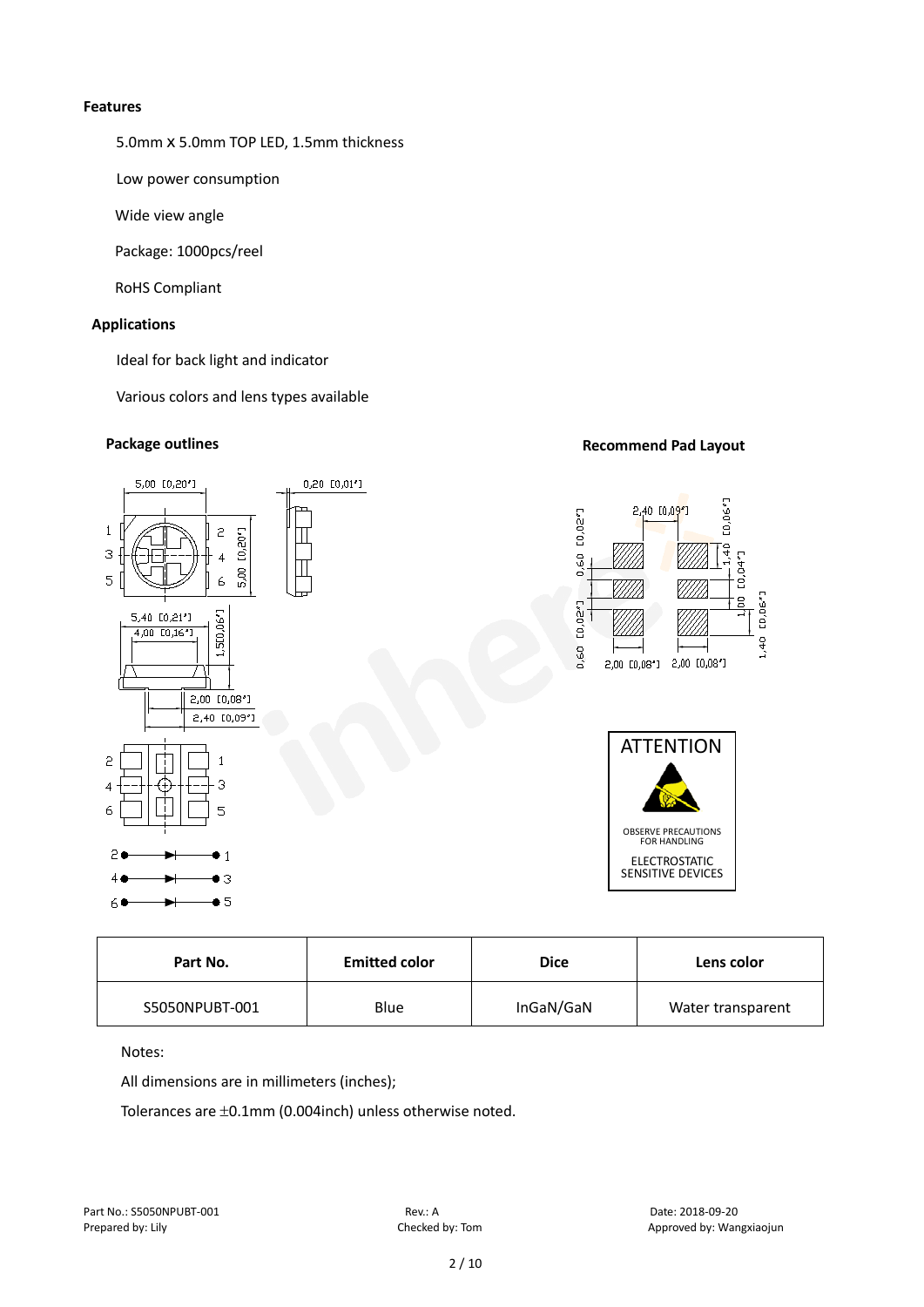# **Absolute Maximum Ratings (Ta=25**℃**)**

| Parameter                              | Symbol      | Value      | Unit            |
|----------------------------------------|-------------|------------|-----------------|
| Power dissipation                      | Pd          | 204        | mW              |
| Forward current                        | lf          | 60         | mA              |
| Reverse voltage                        | Vr          | 5          | V               |
| Operating temperature                  | Top         | $-40$ ~+80 | $\rm ^{\circ}C$ |
| Storage temperature                    | <b>Tstg</b> | $-40$ ~+85 | $^{\circ}$ C    |
| Peak pulsing current (1/8 duty f=1kHz) | Ifp         | 100        | m <sub>A</sub>  |

# **Electro-Optical Characteristics (Ta=25**℃**)**

|                             | <b>Test</b><br>Condition | Symbol                 | Value                    |                          |            |      |
|-----------------------------|--------------------------|------------------------|--------------------------|--------------------------|------------|------|
| Parameter                   |                          |                        | Min                      | <b>Typ</b>               | <b>Max</b> | Unit |
| Wavelength at peak emission | $If=60mA$                | $\lambda$ p            |                          | 462                      |            | nm   |
| Spectral half bandwidth     | If=60mA                  | $\triangle \lambda$    | $\overline{\phantom{a}}$ | 23                       | --         | nm   |
| Dominant wavelength         | $If=60mA$                | $\lambda$ d            | 465                      | $\overline{\phantom{m}}$ | 475        | nm   |
| e e<br>Forward voltage      | $If=60mA$                | Vf                     | 2.8                      | --                       | 3.4        | V    |
| Luminous intensity          | $If=60mA$                | Iv                     | 500                      | 690                      | --         | mcd  |
| <b>Half Angle</b>           | $If=60mA$                | $\theta$ $\frac{1}{2}$ | $\overline{\phantom{a}}$ | ± 60                     | --         | Deg  |
| Reverse current             | $Vr = 5V$                | Ir                     |                          | 10                       | μA         |      |

Note:

- 2. The tolerance of luminous intensity (Iv ) is  $\pm 15\%$ .
- 3. The tolerance of dominant wavelength is ±1nm.
- 4. This specification is a standard specification of our factory, can make in accordance with customer's special requirement.

<sup>1.</sup> The tolerance of forward voltage is ±0.05V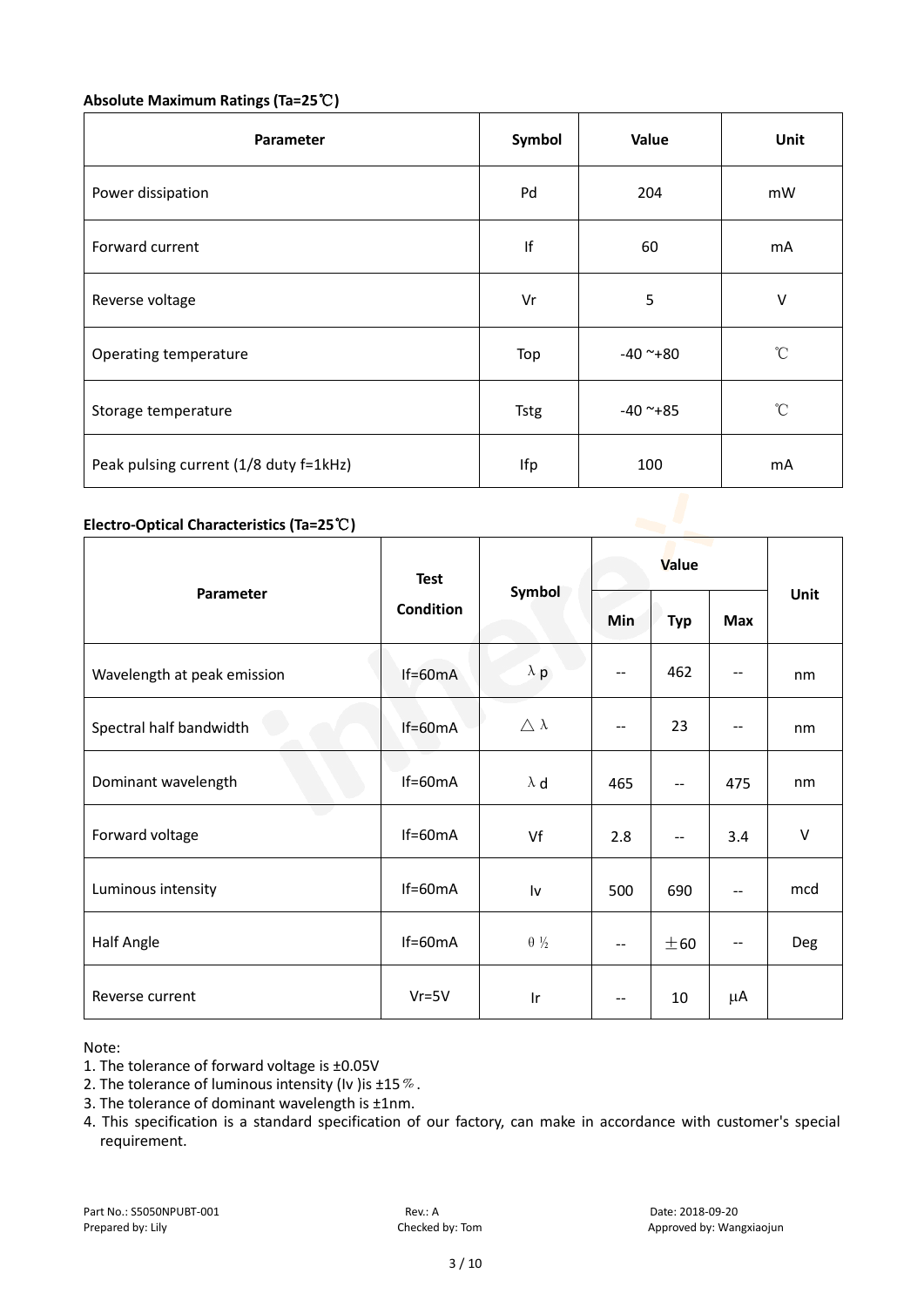#### **Optical Characteristic Curves**

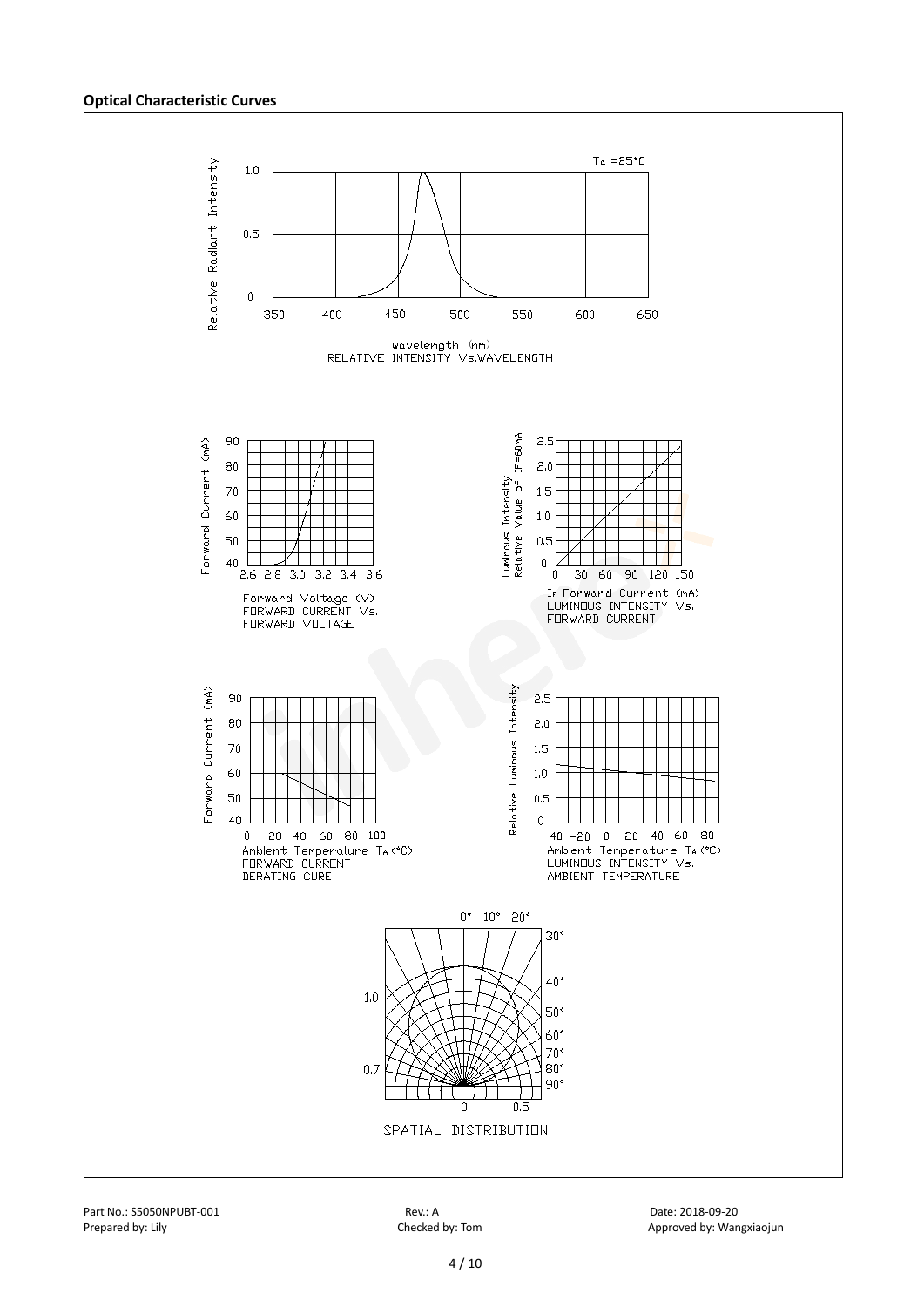# **Test Items and Results of Reliability**

| <b>Test Item</b>                                  | <b>Standard</b><br><b>Test Conditions</b><br><b>Test Method</b>                                     |                                | <b>Note</b> | <b>Number of</b><br><b>Test</b> |
|---------------------------------------------------|-----------------------------------------------------------------------------------------------------|--------------------------------|-------------|---------------------------------|
| <b>Reflow Soldering</b>                           | Ta=260 $\pm$ 5 °C, Time=10 $\pm$ 2S                                                                 | JB/T 10845-2008                | 3times      | 0/22                            |
| Salt Atmosphere                                   | Ta=35±3°C, PH=6.5 $\sim$ 7.2                                                                        | GB/T 2423.17-2008              | 24hrs       | 0/22                            |
| Temperature Cycling                               | -40 $±5^{\circ}$ C<br>$30±1$ min<br>个→(25℃/5±1min)↓<br>100±5°C<br>$30±1$ min                        | 100cycles<br>GB/T 2423.22-2012 |             | 0/22                            |
| <b>Thermal Shock</b>                              | Ta=-40±5 $\degree \text{C}$ $\sim$ 100±5 $\degree \text{C}$ ,<br>GB/T 2423.22-2012<br>15±1min dwell |                                | 100cycles   | 0/22                            |
| High Humidity High Temp.<br>Cycling               | Ta=30±5 °C $\sim$ 65±5 °C,<br>GB/T 2423.4-2008<br>90±5%RH,24hrs/1cycle                              |                                | 10cycles    | 0/22                            |
| High Humidity High Temp.<br>Storage Life          | Ta=85±5 °C, $\psi$ (%)=85±5%RH                                                                      | GB/T 2423.3-2006               | 1000hrs     | 0/22                            |
| High Temperature<br><b>Storage Life</b>           | Ta=100±5°C, non-operating                                                                           | GB/T 2423.2-2008               | 1000hrs     | 0/22                            |
| Low Temperature<br>Storage Life                   | Ta=-40±5 $°C$ , non-operating                                                                       | GB/T 2423.1-2008               | 1000hrs     | 0/22                            |
| Life Test                                         | Ta=26±5℃,@20mA,<br>$\psi$ (%)=25%RH~55%RH                                                           |                                | 1000hrs     | 0/22                            |
| High Humidity High Temp.<br><b>Operating Life</b> | Ta=85±5 $\degree$ C, @20mA,<br>$\psi$ (%)=85%RH                                                     | GB/T 2423.3-2006               | 500hrs      | 0/22                            |
| Low Temperature<br><b>Operating Life</b>          | Ta=-20±5℃,@20mA                                                                                     | GB/T 2423.1-2008               | 1000hrs     | 0/22                            |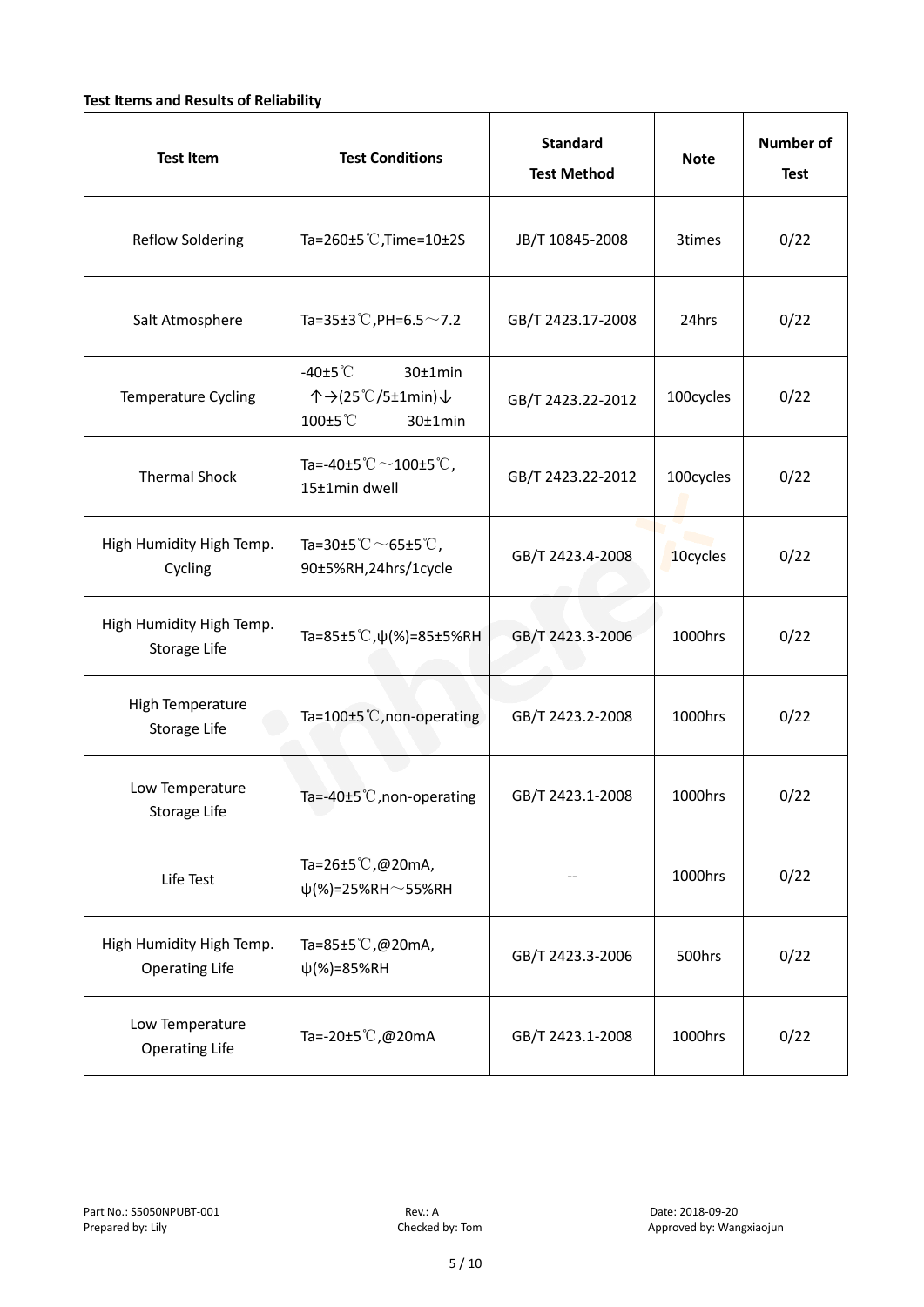# **Reflow Profile**

Reflow Temp/Time



# Notes:

- 1. We recommend the reflow temperature 245°C ( $\pm$ 5°C).the maximum soldering temperature should be limited to 260℃.
- 2. Don't cause stress to the epoxy resin while it is exposed to high temperature.
- 3. Number of reflow process shall be 2 times or less.

# ■Soldering iron

Basic spec is  $\leq$  5sec when 320°C (±20°C). If temperature is higher, time should be shorter (+10°C  $\rightarrow$  -1sec). Power dissipation of iron should be smaller than 20W, and temperatures should be controllable .Surface temperature of the device should be under 350℃.

#### **Rework**

- 1. Customer must finish rework within 5 sec under 340℃.
- 2. The head of iron cannot touch copper foil
- 3. Twin-head type is preferred.



Avoid rubbing or scraping the resin by any object, during high temperature, for example reflow solder etc.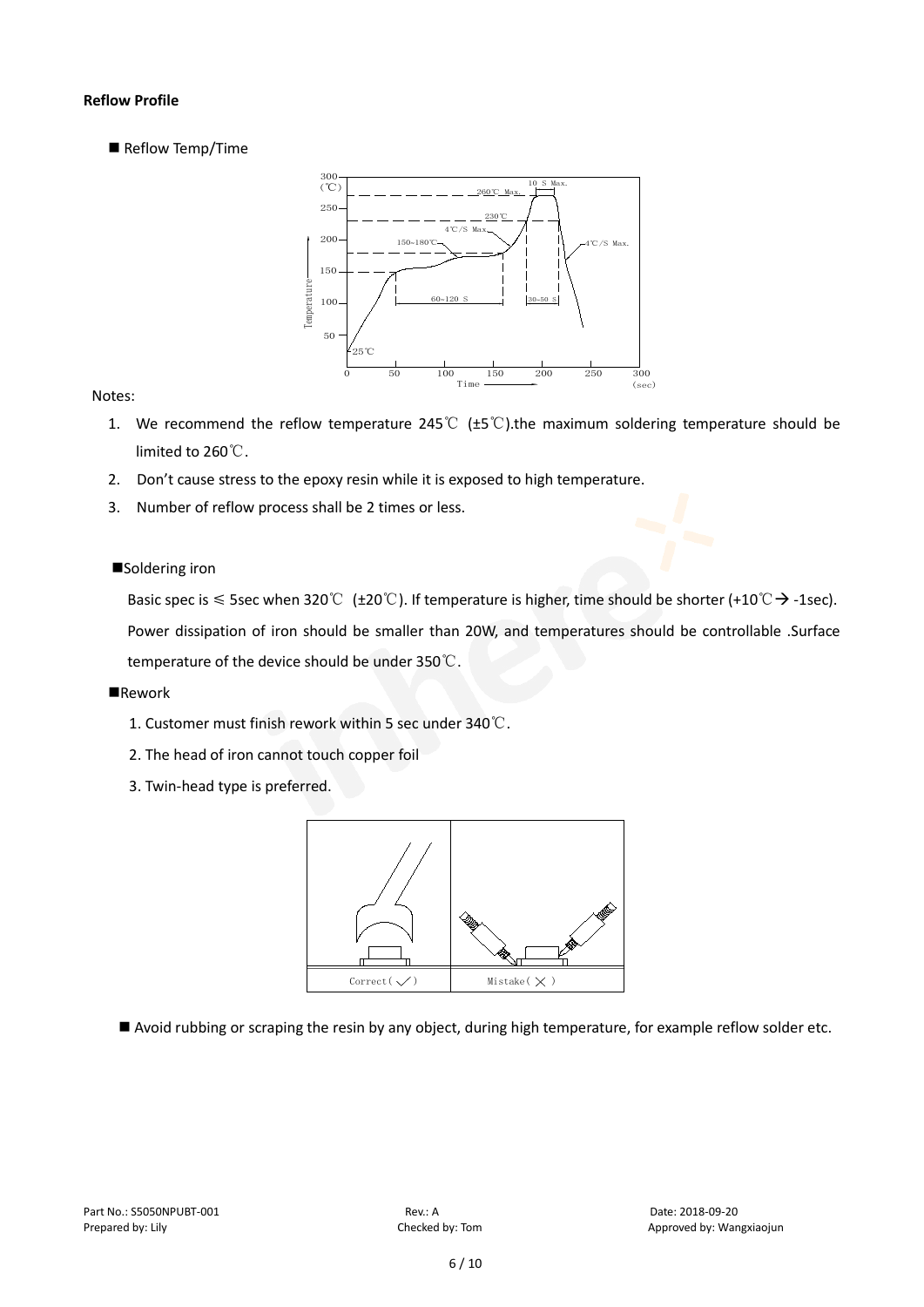### T**est circuit and handling precautions**

Test circuit



■ Handling precautions

### 1. Over-current-proof

Customer must apply resistors for protection; otherwise slight voltage shift will cause big current change

(Burn out will happen).

#### 2. Storage

# 2.1 It is recommended to store the products in the following conditions:

Humidity: 60% R.H. Max.

Temperature: 5℃~30℃

- 2.2 Shelf life in sealed bag: 12 month at <5℃~30℃ and <30% R.H. after the package is opened, the products should be used within a week or they should be keeping to stored at  $\leq$  20 R.H. with zip-lock sealed.
- 3. Baking

It is recommended to baking before soldering. The Conditions is: 60±5℃/24hrs.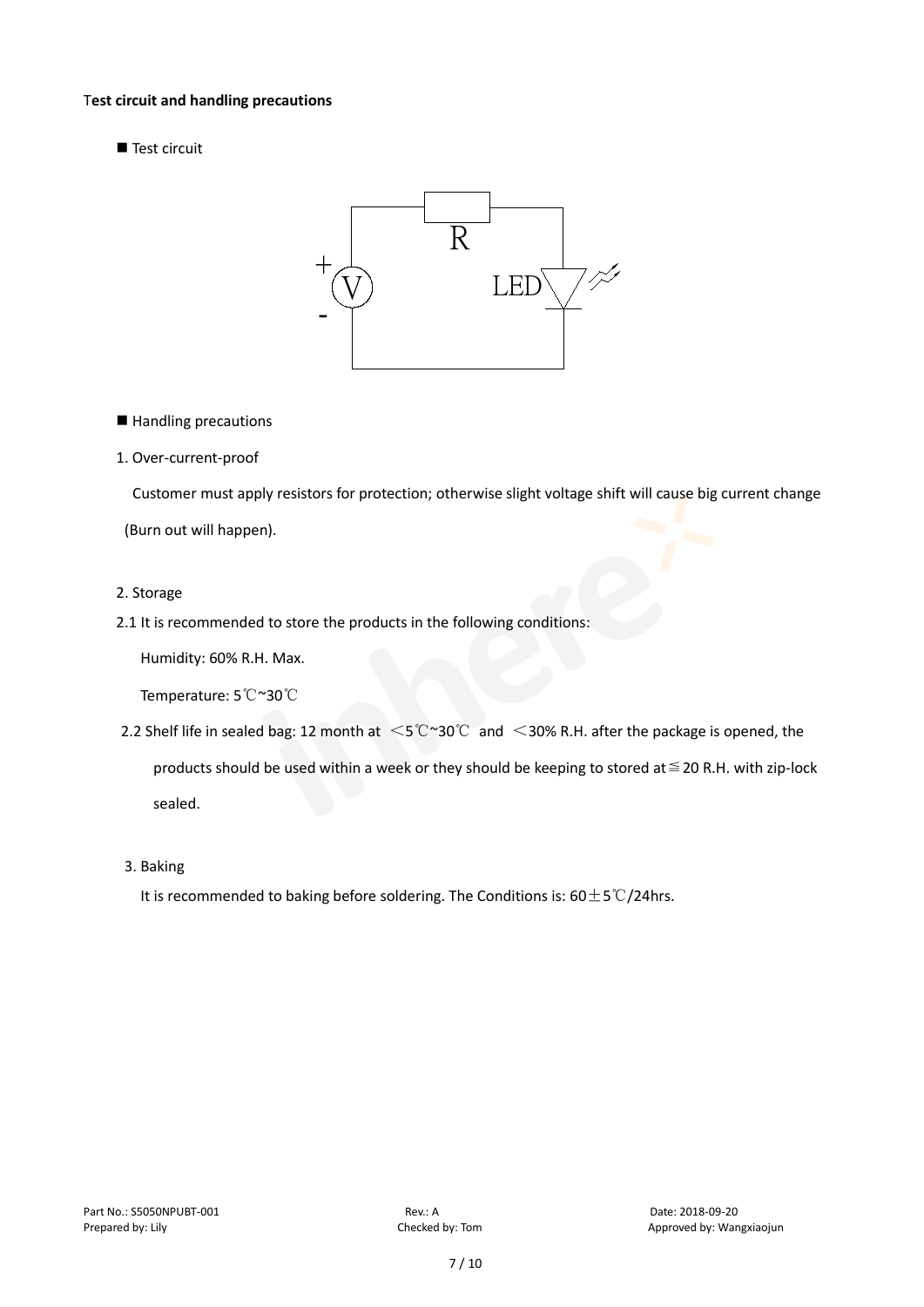# **Forward Voltage Rank Combination (IF=60mA)**

| Rank | Min. | Max. | Unit |
|------|------|------|------|
| 22   | 2.8  | 3.0  |      |
| 24   | 3.0  | 3.2  |      |
| 26   | 3.2  | 3.4  |      |

# **Luminous Intensity Rank Combination (IF=60mA)**

| Rank | Min. | Max.  | Unit |  |  |
|------|------|-------|------|--|--|
| Α    | 500  | 800   |      |  |  |
| B    | 800  | 1200  |      |  |  |
| С    | 1200 | 1600  | mcd  |  |  |
| D    | 1600 | $- -$ |      |  |  |

# **Dominant wavelength Rank Combination (IF=60mA)**

| Dominant wavelength Rank Combination (IF=60mA) |      |      |      |  |  |
|------------------------------------------------|------|------|------|--|--|
| Rank                                           | Min. | Max. | Unit |  |  |
|                                                | 465  | 470  |      |  |  |
|                                                | 470  | 475  | nm   |  |  |

# **Group Name on Label (Example DATA: 24 B D 60)**

| <b>DATA: 24 B D 60</b>                          | Vf(V)            | Iv (mcd) | λd (nm) | <b>Test Condition</b> |
|-------------------------------------------------|------------------|----------|---------|-----------------------|
| $24 \rightarrow B \rightarrow D \rightarrow 60$ | $3.0^{\circ}3.2$ | 800~1200 | 465~470 | $IF=60mA$             |

Notes:

- 1. The tolerance of luminous intensity (Iv ) is  $\pm 15\%$ .
- 2. The tolerance of dominant wavelength is ±1nm.
- 3. This specification is preliminary.
- 4. This specification is a standard specification of our factory, can make in accordance with customer's special requirement.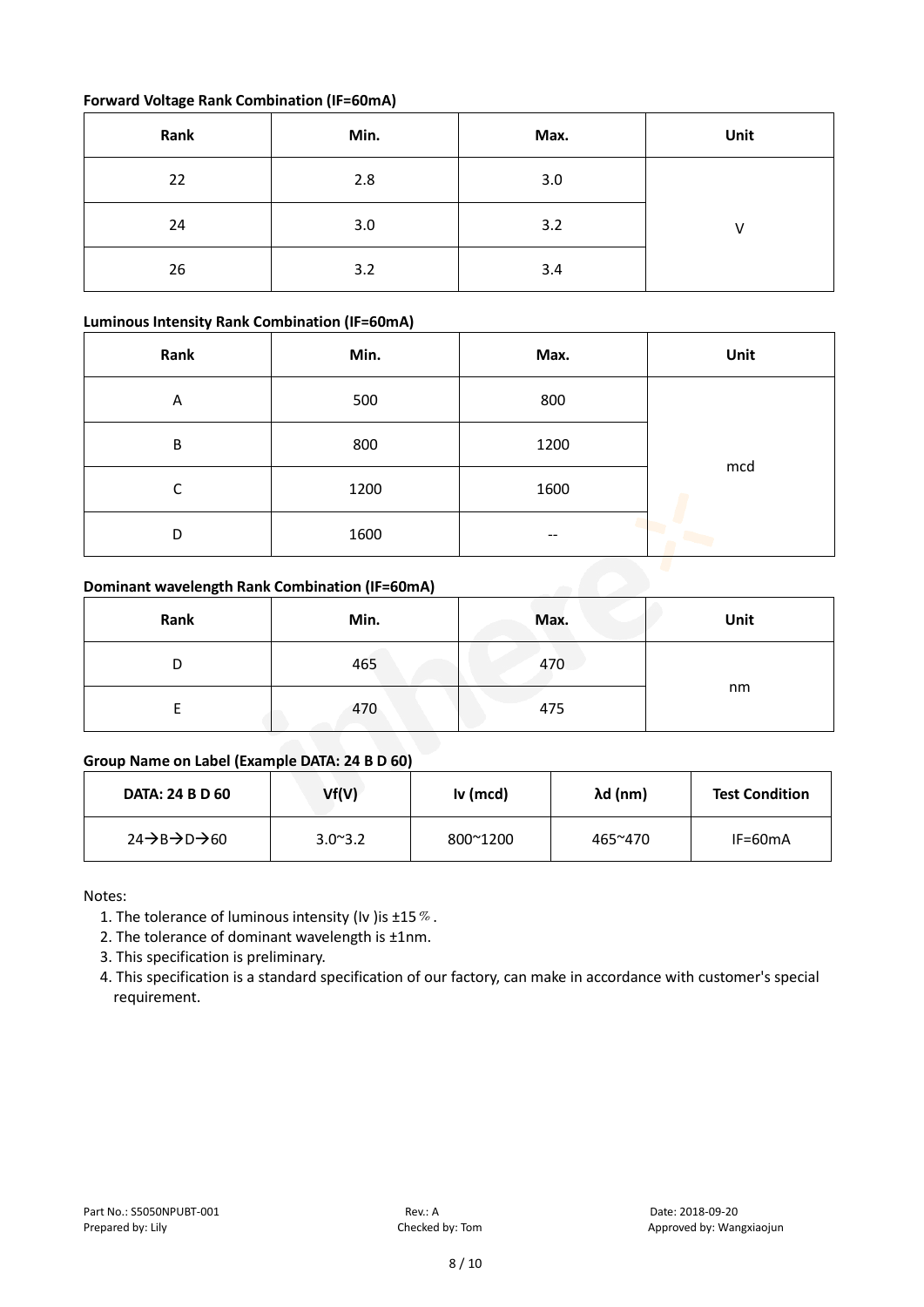### **5050 Series SMD Top LED Lamps Packaging Specifications**

- 
- Feeding Direction **Constanting Constanting Constanting Constanting Constanting Oriental Constanting Constanting Constanting Constanting Constanting Constanting Constanting Constanting Constanting Constanting Constanting Co**



**Dimensions of Tape (Unit: mm)**



# Notes:

- 1. Empty component pockets are sealed with top cover tape;
- 2. The maximum number of missing lamps is two;
- 3. The cathode is oriented towards the tape sprocket hole in accordance with ANSI/EIA RS-481 specifications.
- 4. 1,000pcs/Reel.